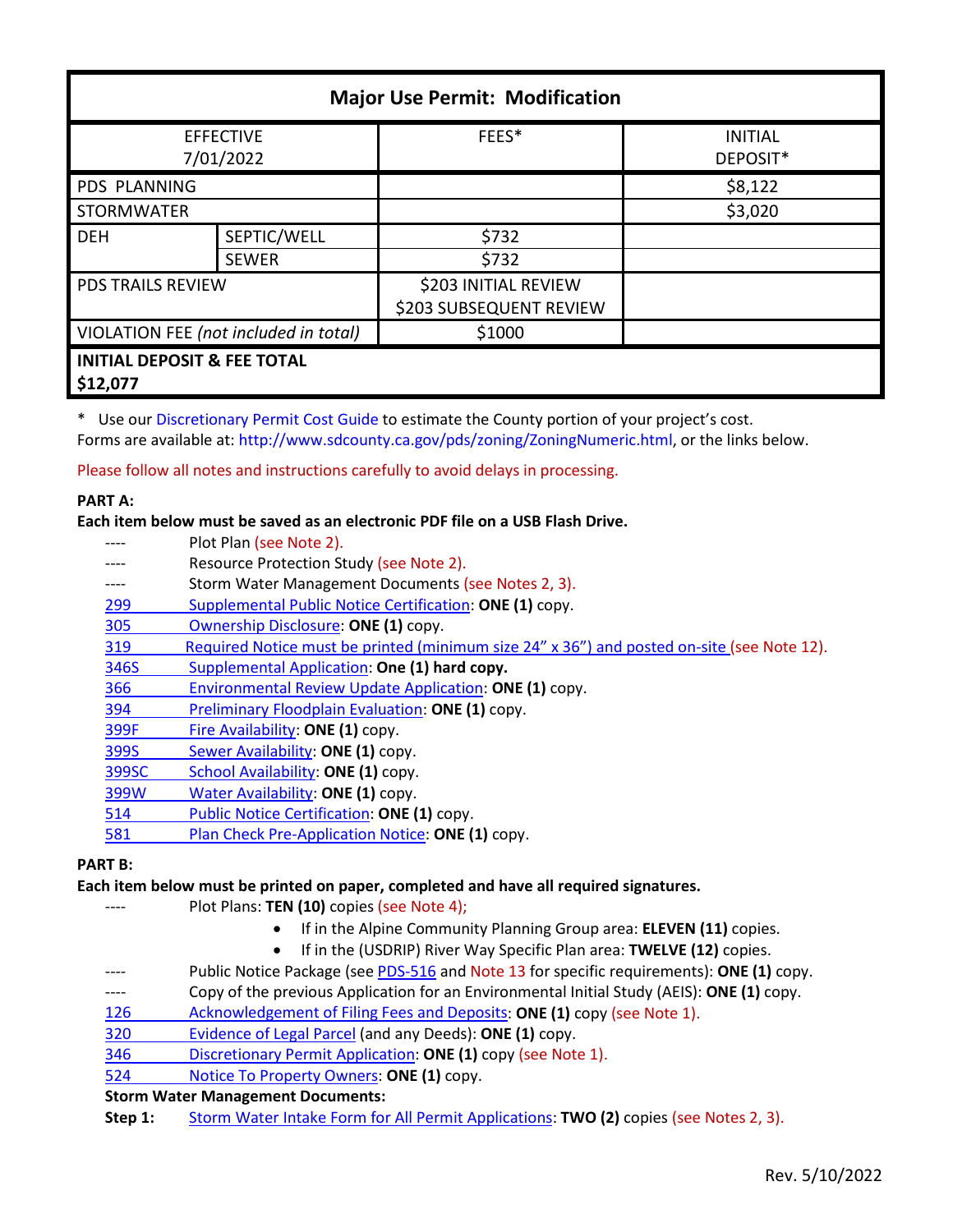# **Step 2: As determined by the Intake Form above, complete the required SWQMP below.** [Standard Project SWQMP:](http://www.sandiegocounty.gov/content/dam/sdc/pds/zoning/formfields/SWQMP-Standard.pdf) **TWO (2)** copies (see Notes 2, 3). **Or**

[Priority Development \(PDP\) SWQMP:](https://www.sandiegocounty.gov/content/sdc/dpw/watersheds/DevelopmentandConstruction/BMP_Design_Manual.html) **TWO (2)** copies (see Notes 2, 3).

In addition to the above requirements, all wireless telecommunication projects are required to submit additional information listed under the Wireless Facilities Section in **PDS-313, Major Use Permit Applicant's Guide**. (For example: Geographic Service Area Maps, Alternative Site Analysis, Photo-simulation, etc.)

### **PART C:**

### **All items below are for your information. Please do not bring in these items.**

- 209 [Defense and Indemnification Agreement FAQs](http://www.sdcounty.ca.gov/pds/zoning/formfields/PDS-PLN-209.pdf)
- [247 Fish and Wildlife Fees](http://www.sdcounty.ca.gov/pds/zoning/formfields/PDS-PLN-247.pdf)
- [298 Supplemental Public Notice Procedure](http://www.sdcounty.ca.gov/pds/zoning/formfields/PDS-PLN-298.pdf)
- [313 Major Use Permit Applicant's Guide](http://www.sdcounty.ca.gov/pds/zoning/formfields/PDS-PLN-313.pdf)
- [374 Resource Protection Study](http://www.sdcounty.ca.gov/pds/zoning/formfields/PDS-PLN-374.pdf)
- [404 Landscape Documentation Package Checklist](http://www.sdcounty.ca.gov/pds/zoning/formfields/PDS-PLN-404.pdf)
- [515 Public Notice Procedure](http://www.sdcounty.ca.gov/pds/zoning/formfields/PDS-PLN-515.pdf)
- [516 Public Notice Applicant's Guide](http://www.sdcounty.ca.gov/pds/zoning/formfields/PDS-PLN-516.pdf)
- [906 Signature](http://www.sdcounty.ca.gov/pds/zoning/formfields/PDS-PLN-906.pdf) Requirements
	- [Policy I-49: Distribution of Notification of Land Use Hearings](http://www.sdcounty.ca.gov/cob/docs/policy/I-49.pdf)
	- [Grading Plan Handout for Site Plans/ Major Use Permits](http://www.sdcounty.ca.gov/pds/zoning/formfields/GradePlanHandoutSitePlanMUP.pdf)

### **NOTES:**

### 1. **IMPORTANT:**

A Registered Property Owner **MUST SUBMIT** a **Signed Letter of Authorization** for an Agent if;

An Authorized Agent signs the PDS-346 form and is not the registered owner of the parcel.

Or, the parcel is owned by two or more registered owners.

- Or, not all of the registered owners are signing the PDS-346 form.
- Or, the Authorized Agent is not the Financially Responsible Party.

Or, the parcel is owned by a Corporation.

### **ADDITIONALLY:**

Financially Responsible Party **MUST SIGN** form PDS-126. Financially Responsible Party **INFORMATION MUST MATCH EXACTLY** on form PDS-126 Authorized Agent **may sign** form PDS-346 **ONLY IF ATTACHED** to a **Signed Letter of Authorization.** 

- 2. Save each complete Study, Report, Plot Plan, Map, etc., as an electronic PDF file onto ONE (1) USB Flash Drive. Provide only ONE (1) USB Flash Drive. Submit only the requested files. Files CANNOT have any security restrictions or passwords. Please name each PDF file on the USB Flash Drive based on the "Title or Type" of document being submitted (examples: Plot Plan, Resource Protection Study, Grading Plan). Please note: the USB Flash Drive will not be returned.
- 3. The Storm Water Intake Form determines whether a project requires a Standard SWQMP or Priority Development Project (PDP) SWQMP. These forms and documents must be submitted on paper and as PDF files on the USB Flash Drive and have all required signatures.
- 4. Plot plans, elevation drawings, floor plans, etc. (must be at least 11" x 17") are to be stapled together in sets and folded to 8½" x 11" with the lower right-hand corner exposed.
- 5. If the parcel is on septic sanitation system and/or well potable system then Health Department (DEH) Certification is required.
- **6. A Major Pre-Application Meeting is MANDATORY prior to the submittal of this application.**
- 7. At INTAKE, a copy of the Major Pre-Application letter from PDS or a copy of the form waiving the Major Pre-Application Meeting MUST be submitted by the applicant.